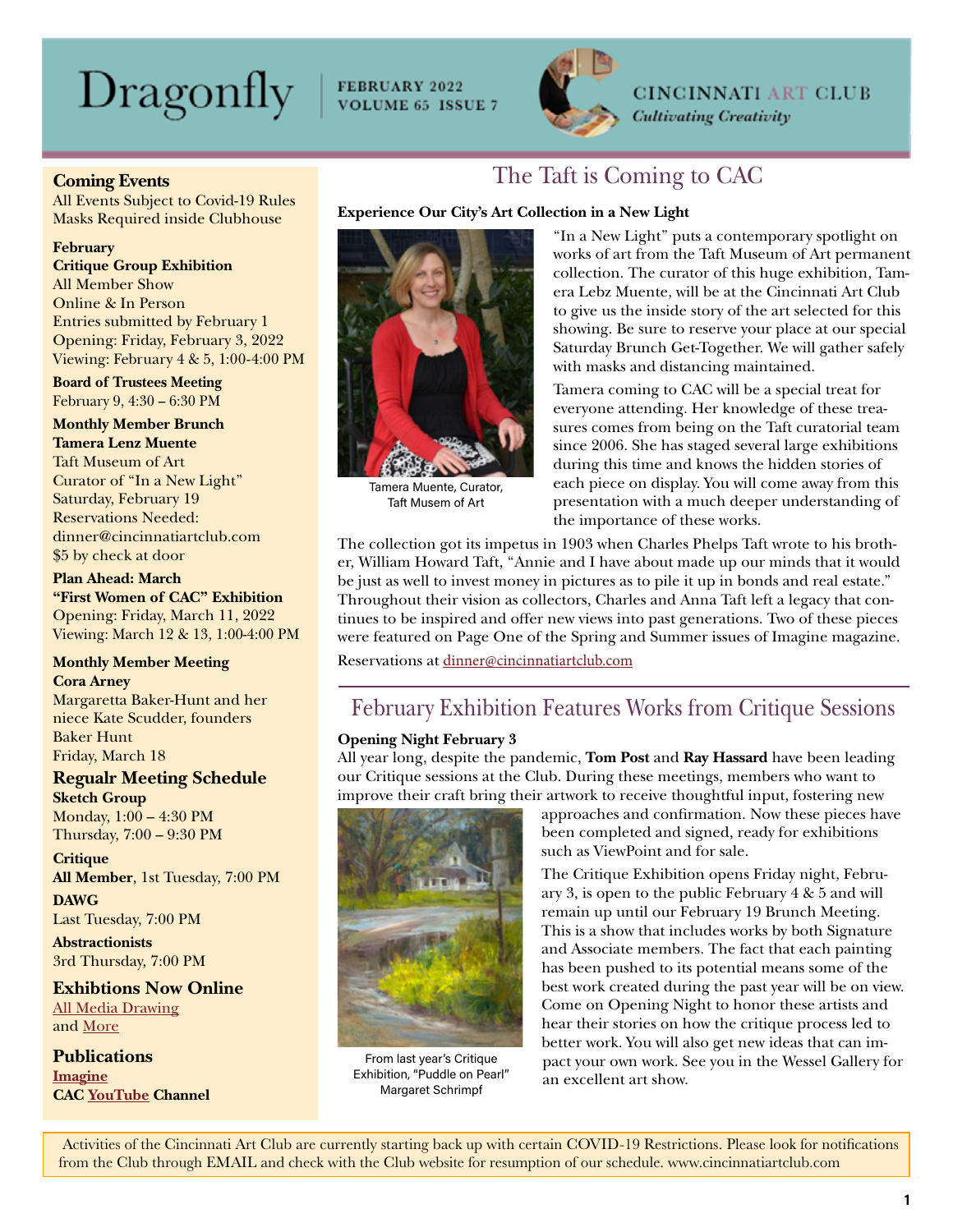# **Dragonfly** Member Newsletter



CINCINNATI ART CLUB **Cultivating Creativity** 

#### The Dragonfly is published for and by members of the Cincinnati Art Club

#### Cincinnati Art Club

1021 Parkside Place, Cincinnati OH 45202 (513) 241-4591 www.cincinnatiartclub.com

#### **OFFICERS**

| PRESIDENT  Donald A Schuster  |  |
|-------------------------------|--|
| VICE PRESIDENT Marlene Steele |  |
| SECRETARY  Luann Elliott      |  |
|                               |  |

#### BOARD OF TRUSTEES

Kathryn Al-Lamadani, Luann Elliott, Steve Hart, Michael Paolercio, Jerry Saylor, Donald A Schuster, Marlene Steele, Joe Stewart, Kim Wanamaker, Barbara Weyand, Dale Wolf

#### **COMMITTEES**

| Development  Barbara Weyand                  |  |
|----------------------------------------------|--|
|                                              |  |
|                                              |  |
| Membership Louann Elliott                    |  |
| Membership DevelopmentKim Wanamaker          |  |
| Programs  Michael Paolercio                  |  |
|                                              |  |
|                                              |  |
| Educational Opportunity  Kathryn Al-Lamadani |  |
|                                              |  |
|                                              |  |
| Critique–Signature Ray Hassard               |  |
| Critique-Associate  Tom Post                 |  |
|                                              |  |
| DAWG Facilitator  Lisa Koepke                |  |
|                                              |  |
|                                              |  |
|                                              |  |
|                                              |  |
| High School Plein Air  Sally Mercurio        |  |
|                                              |  |
|                                              |  |
|                                              |  |
| Social Media Tricia Paugstat                 |  |
|                                              |  |
| Volunteer Coordinator Eileen McConkey        |  |
|                                              |  |
|                                              |  |
|                                              |  |

Dragonfly is the monthly newsletter for members of the Cincinnati Art Club. Dragonfly is published monthly from September to May and in July. Any reproduction of this publication, in whole or in part, is prohibited without express written consent. Member submissions to Dragonfly Editor are welcome. Submit information to be considered for publication to:

#### [dragonfly@cincinnatiartclub.com](mailto:dragonfly%40cincinnatiartclub.com?subject=dragonfly%40cincinnatiartclub.com)

by the first of the month prior to publication. Photographs submitted must be at high resolution (300 pixels per inch).

Copyright © 2021 Cincinnati Art Club

# President's Message *from* Don Schuster

#### **Are you snowed in?**



It's been a long time since the Cincinnati area has received much snow. We receive dire warnings all the time through our local TV outlets, even when accumulation will amount to only a dusting. Are you afraid of venturing out when those warnings come? Are you prepared and willing to test yourself against the challenges or prefer to stay in snug and comfortable?

My wife and I recently had a short stay in Hocking Hill scheduled for the middle of January. If you've been there, you know Winter seems like a chancy time to schedule such a trip, but we prepared and headed out for a place we've only visited in more temperate seasons of the year. Even in

the face of a predicted snowfall and a warning from our hosts that 4-wheel drive was mandatory.

Well, we woke up on the first morning to the high end of the predicted 4-6 inches of snow. We decided to take a walk to check out the drive leading out to the highway from our lodgings. A neighbor couple where out in their massive and powerful 4WD pickup attempting the steepest part of the driveway. 40-50 feet up the hill their wheels started spinning and back down they came to find themselves arrested in the decent by a quickly splintered fence. Caretakers were called in, the hill was reploughed, gravel was added, and everyone (us included) made it out to enjoy the scenery that few venture to see.

We must prepare ourselves with education and practice, secure the best tools and supplies, and rely on help if need when we pursue our artistic life. That's why we belong to the Cincinnati Art Club. We're in this together.

Don't be afraid to venture out! The rewards are too great. Yours in artistic pursuit,

Don

# Getting Unstuck– Our Acrylic Workshop in Abstract

**Jacquelin Sullivan**, Club member and a certified GOLDEN art educator took the teaching of abstract art techniques to a new height at her workshop last month. It was like rapid-fire, one exercise after another. Demo, then work the technique for 5 minutes. One after another for two days.

Just like a math teacher teaches arithmetic before plane geometry, she took her eleven students step-by-step through a variety of lessons that built up their knowledge and skills from simple exercises to finished abstract paintings.

All eleven artists moved through one drill to another. Jacquelin worked below a large demonstration mirror so the entire class could watch the demo. There was an excitement and energy around the room when they realized all the techniques they were mastering. She passionately taught basic composition, marking, color blending, shape-color-texture management, layering and exposed the class to tools and materials to create more effective styles – shoestring brushes, blending mops, bubble wrap, stamps, stencils.



Jacquelin Sullivan leads the workshop through her lessons in developing Abstract art.

Even accomplished abstract painters in the class came away with new approaches to experiment with when they need to get unstuck.

Club Workshop Chair, **Debora Dorko,** was both a participating artist and a teacher's aide while leading the class through dance-in-place exercise to loosen tense muscles and preparing a wine & cheese critique session at the end of the workshop.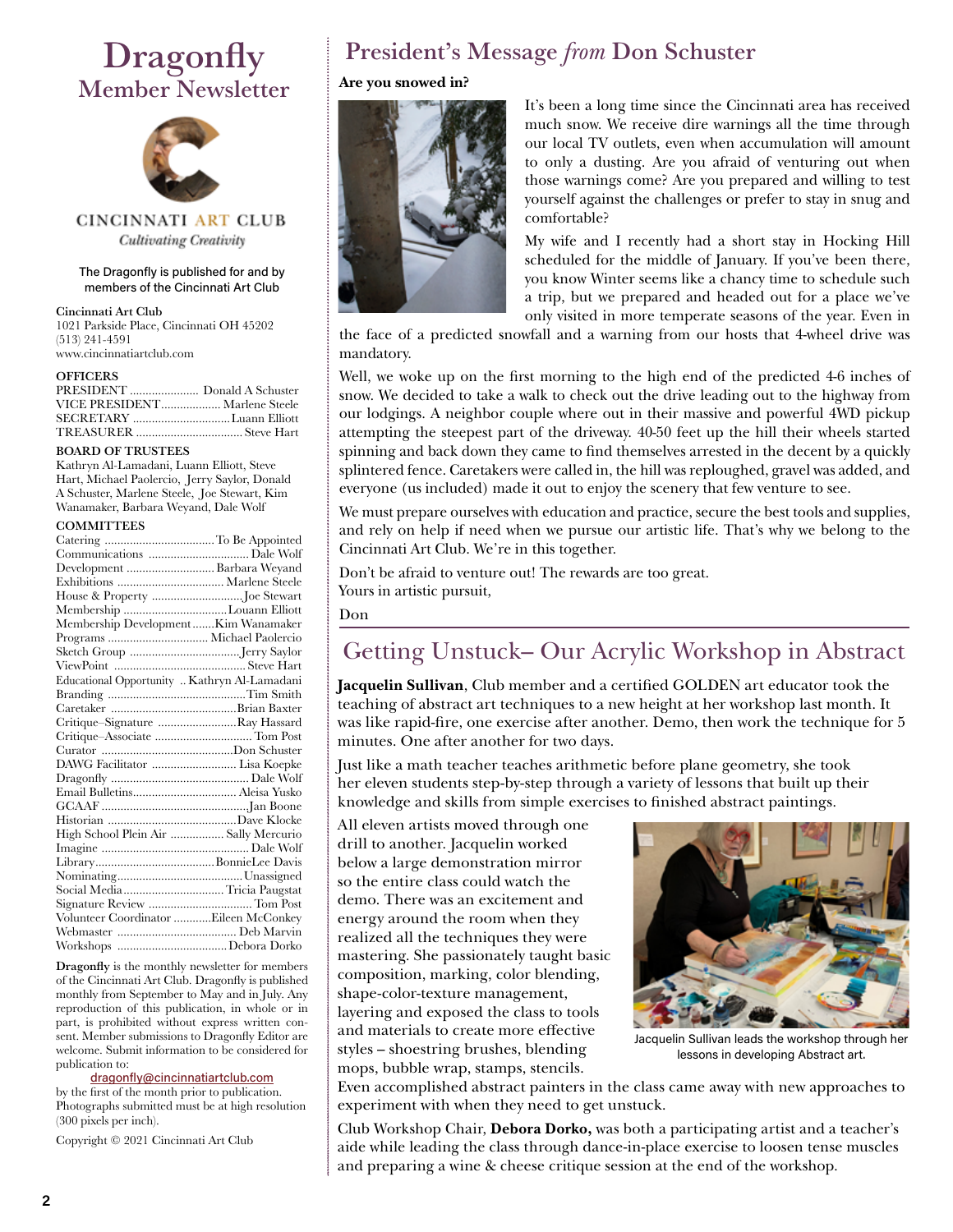### Time for our Annual 2022 - 2023 Scholarship Competition

The Cincinnati Art Club, in keeping with its 130+ year tradition of advancing the knowledge and love of art through education, is pleased to announce its annual Scholarship Competition for post-secondary Fine Arts students. Multiple scholarships (totaling up to  $$3,500$ ) will be awarded in March of 2022 for the 2022 – 2023 academic year.

#### **Do you have family members or friends who are Fine Arts Majors in an accredited post-secondary program? They may be eligible for a CAC scholarship!**

Submission of applications is now open. Deadline for submission is February 28, 2022.

Applicants must demonstrate exemplary artistic accomplishment in the production of original artwork in traditional visual arts media, including painting, drawing, and sculpture.

Qualifying applicants must 1) be majoring in Fine Arts, 2) be in their first, second or third year of study (i.e. The competition is not open to entering freshman, graduating seniors, or students enrolled in graduate degree programs.), 3) reside within a 50-mile radius of Cincinnati or are full time students at an accredited postsecondary institution located within a 50 mile radius of Cincinnati.

Email inquiries can be sent to [scholarships@cincinnatiartclub.com](mailto:scholarships%40cincinnatiartclub.com?subject=2021%20CAC%20Scholarship%20Competition) or give **Steve Hart** a call.

# Abstractionists Group Exploring New Techniques

Group Moderator, **Martha Howard**, continues building on **Eileen McConkey**'s initial concepts from when the Abstractionists Group originally organized. The group now has 40 members, all trying to improve their skills as abstract artists.

The pandemic has interrupted plans to hold meetings in various members' studios where personal relationships are fueled, but Covid has put the gatherings back temporarily on Zoom. Meetings are held the last Thursday of each month.

The January meeting featured critiques and discussion around work from **Bonita Goldberg**, **Ann Headley** and **Christine Kuhr**. Afterward, there was a video on how to use water-based encaustic paint with members joining in to talk about how this technique can be adapted into current projects.

Contact Martha Howard at [abstractionists@cincinnatiartclub.com](mailto:abstractionsists%40cincinnatiartclub.com%20?subject=abstractionsists%40cincinnatiartclub.com%0D) if you would like to be a part of the Abstractionists.

#### **The Club Has Big Plans for the Rest of the Year and Next**

To make these come true for all our members, we need 'every' member to step forward and give some time and talent to the Club. Some of the tasks need chairpersons and some are of short duration, but we need the strength of the entire Club to help steer us in what may be a pivotal year in our history.

#### **Open Catering Position**

**CAC Board of Trustees:** Contact: Don Schuster at [president@cincinnatiartclub.com](mailto:president%40cincinnatiartclub.com?subject=)

#### **YouTube Opportunities:**

members to help us build our YouTube platform, take videos of Club events and demos. Contact: [socialmedia@cincinnatiartclub.com](mailto:socialmedia%40cincinnatiartclub.com%20?subject=)

#### **Workshop Opportunities:**

Anyone who wants to build friendships with other Club members. Contact: [workshops@cincinnatiartclub.com](mailto:workshops@cincinnatiartclub.com)

#### **Social Media Opportunities:**

Members to post, friend, or share news on Facebook and Instagram. Contact: [socialmedia@cincinnatiartclub.com](mailto:abstractionists%40cincinnatiartclub.com?subject=Eileen%20McConkey)

#### C**ommunications Opportunities:**

Members who can research and write news stories, or help us build and maintain mailing lists or members who just want to help us with a few short term production and administrative tasks. Contact:

[imagine@cincinnatiartclub.com](mailto:imagine%40cincinnatiartclub.com?subject=imagine%40cincinnatiartclub.com)

## Board News

**Nominating Committee Being Formed–**  Help shape the future Club's leadership serving on the Board of Trustees. This committee will also select nominees for our Exhibition and Audit Committees. Work must be completed by April 1. For members who have a limited time to support the Club, this is a perfect short-term assignment– yet one of the most critical you could take on.

**2022 High School Plein Air Competition –** This annual Club event will be held at Gorman Heritage Farm on September 24 & 25 in Evendale. The 122-acre farm has historic structures, a barn, lots of animals including sheep, goats, mini horses, mini donkeys, mules, a zebu cow and chickens. Wooded areas along a hillside,

gardens, wildflowers and a woodland education garden. Plenty of scenic opportunities for our budding artists.

**Facebook Uproar –** The Social Media committee led by **Tricia Paugstat** has discovered that as traffic has increased to our new Facebook page, it has attracted attention from several unsavory people who have launched fake duplicates of our site. We noted that several members of our Club have signed up as friends to these fake sites. We have asked Facebook to take them down and so far, one has been removed. The potential danger is that these individuals are collecting names to harass. Be cautious and only friend our official page.

#### **Critique Sessions Temporarily Consolidated–**

Most likely due to Covid, we have seen a decided reduction in the numbers attending our Critique Group meetings. For now, we are consolidating to just one session per month. It will be held ONLY ON THE FIRST TUESDAY OF THE MONTH for the near future. Tuesday evenings, 7:00 PM at the clubhouse. This meeting is open to ALL Members. A maximum of two pieces per artist per session. You can attend even if you do not have a piece for discussion so you can learn from the conversations about artwork shown.